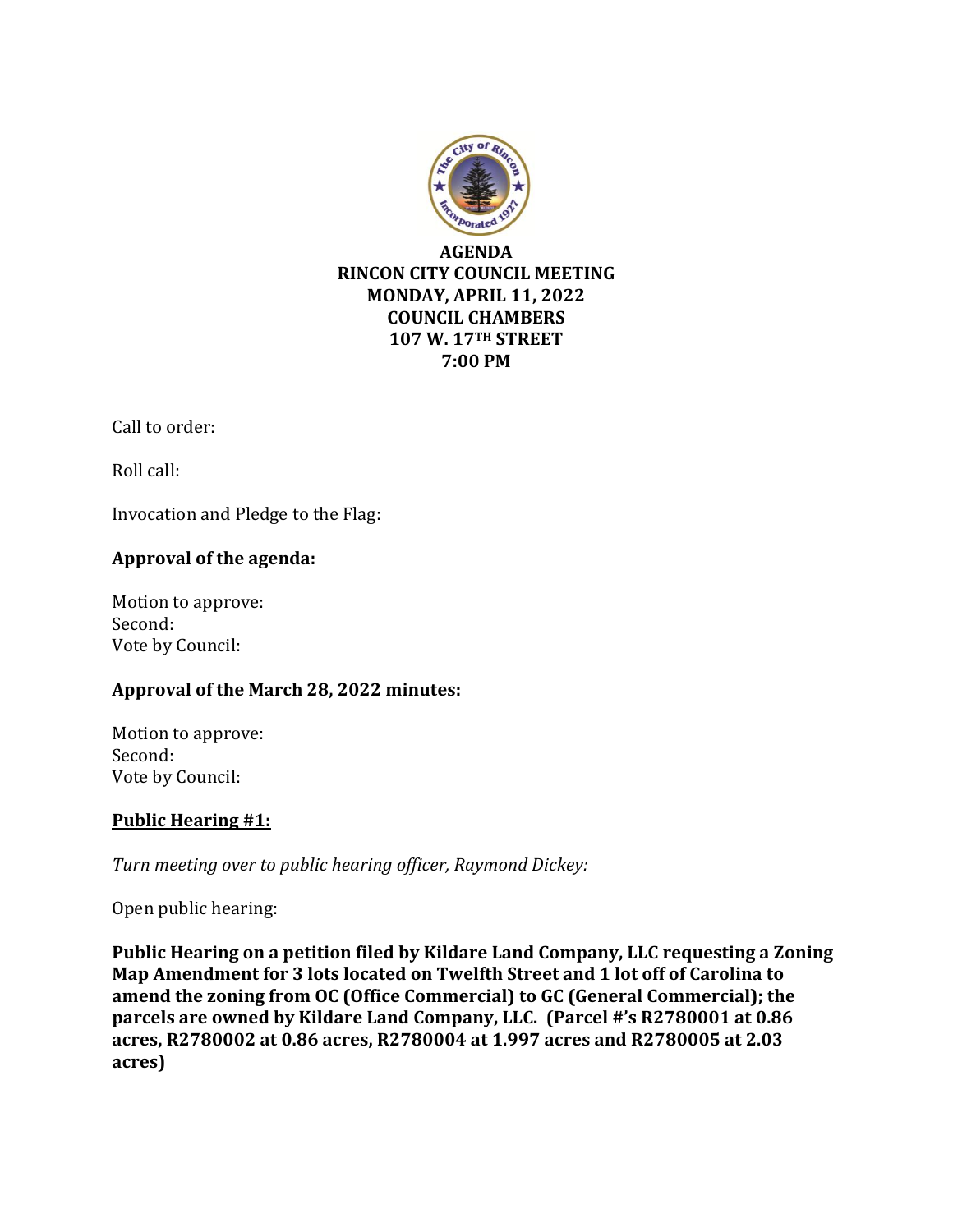Public input: Close public hearing:

*Turn the meeting back over to Mayor Lee.*

**Vote on the first reading of a petition filed by Kildare Land Company, LLC requesting a Zoning Map Amendment for 3 lots located on Twelfth Street and 1 lot off of Carolina to amend the zoning from OC (Office Commercial) to GC (General Commercial); the parcels are owned by Kildare Land Company, LLC. (Parcel #'s R2780001 at 0.86 acres, R2780002 at 0.86 acres, R2780004 at 1.997 acres and R2780005 at 2.03 acres)**

Motion to approve: Second: Vote by Council:

## **Public Hearing #2:**

*Turn meeting over to public hearing officer, Raymond Dickey:*

Open public hearing:

**Public Hearing on a petition filed by Gregory Howard requesting a variance to put a 4 foot open picket fence in his front yard, located at 215 Old Middleground Road. The property is owned by Gregory Howard. The property is zoned R4 (Residential). (Parcel # R2030004E00)**

Public input: Close public hearing:

*Turn the meeting back over to Mayor Lee.*

**Vote on a petition filed by Gregory Howard requesting a variance to put a 4 foot open picket fence in his front yard, located at 215 Old Middleground Road. The property is owned by Gregory Howard. The property is zoned R4 (Residential). (Parcel # R2030004E00)**

Motion to approve: Second: Vote by Council: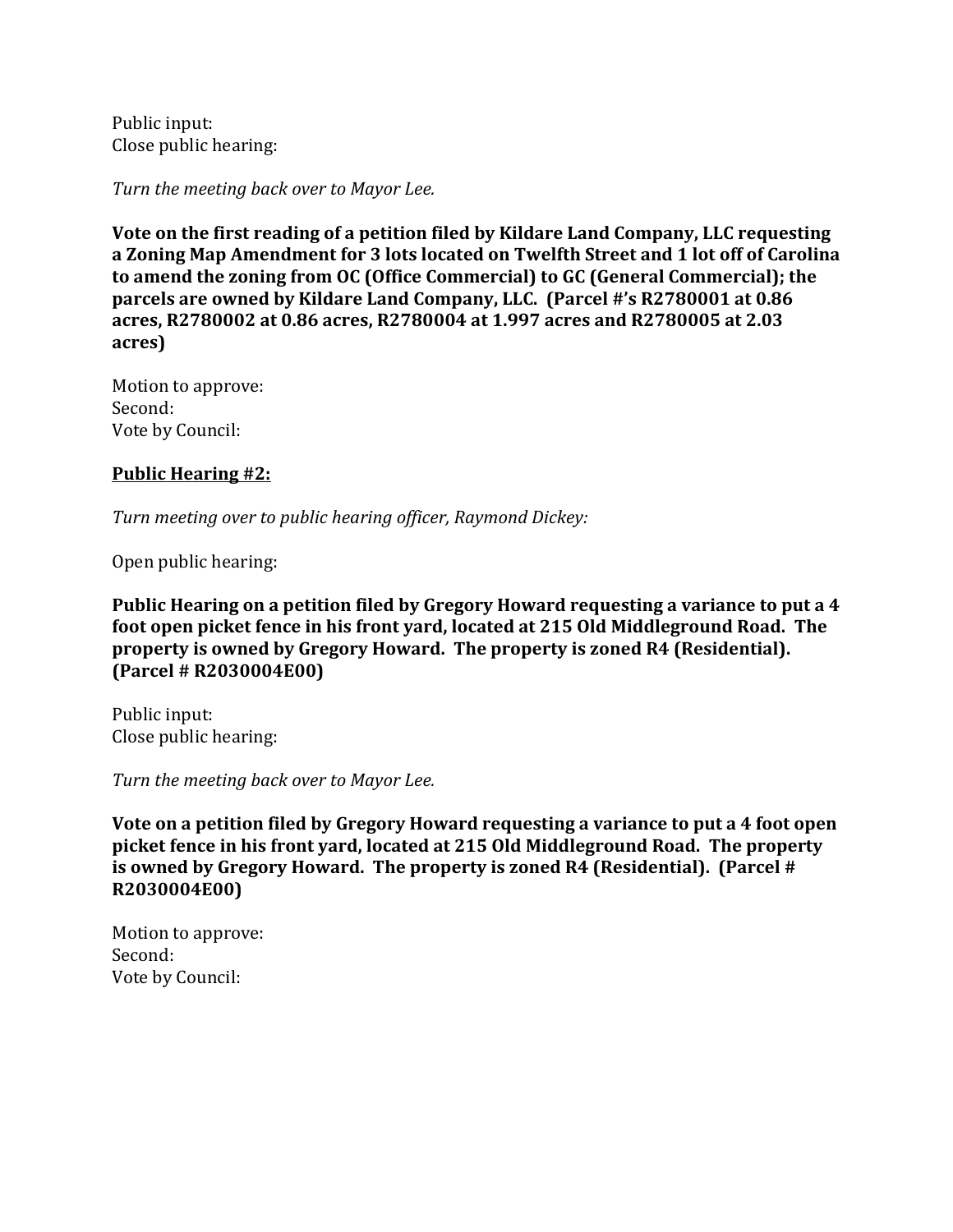#### **New Business:**

## **1. Request approval to pay M.E. Sack Engineering for engineering services associated with the expansion of the Wastewater Treatment Plant in the amount of \$7, 320.00. LI #506.4335.541453**

Motion to approve: Second: Vote by Council:

#### **2. Request to approval of Budget Amendment 2021-01 to amend the FY 2021 General Fund Budget due to expenditures in excess of department budgets and reclassifications between departments.**

Motion to approve: Second: Vote by Council:

#### **3. Administrative Reports:**

(b) City Engineer (h) Wastewater (c) Chief of Police (i) Finance (d) Fire Department (j) Lost Plantation (e) Building/Zoning Dept. (k) Mayor and Council (f) Recreation Dept.

(a) City Manager (g) Water/Sewer/Public Works

#### **4. Executive session to discuss personnel, pending litigation, attorney client privilege, and real estate.**

Motion: Second: Vote by Council:

Motion to return to meeting: Second: Vote by Council:

#### **5. Follow the statutes of executive session, to put on file an executive session affidavit and resolution.**

Motion to approve: Second: Vote by Council: